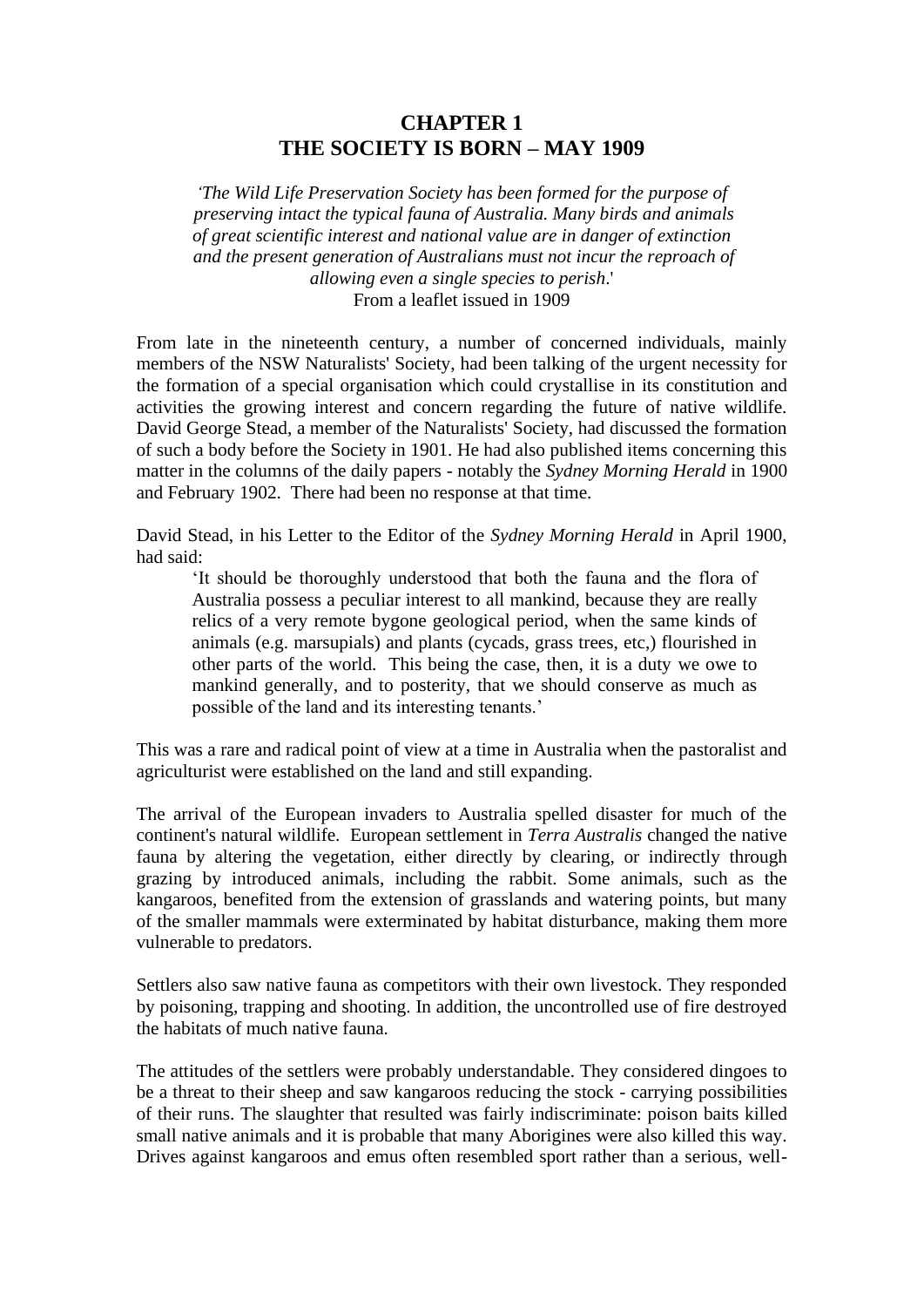thought-out solution to land management problems. More importantly, the early settlers were not aware of the limitations of the Australian environment.

The idea of forming a preservation society was under constant discussion at Naturalists' Society meetings for the next eight or nine years following Stead's original suggestion. The first practical move was made by a representative of Sweden, Stead's friend Count Birger Mörner, a well-known naturalist and poet. At that time, he was a member of the Consulate for Sweden in Australia. He had particularly sought that Consular position so he might the more readily follow up his studies of the Australian fauna.

Following the canvassing of the idea of the new preservation body among a number of naturalists, nature lovers and some interested public figures, a preliminary discussion meeting was held at the offices of the Royal Swedish Consulate on 11 May 1909. As an outcome of this, it was decided to call a public meeting for the formation of the Society. Held in the Royal Society's Hall, 5 Elizabeth Street, Sydney, on the night of 19 May 1909, it is worthy of mention as showing initial enthusiasm, that despite the fact that the weather was extremely unfavourable, about fifty people attended. Fifty members were enrolled that evening and, within a week, this number had been raised to over one hundred. The Wild Life Preservation Society of Australia was launched, with the Honorable F. E. Winchcombe MLC presiding and a committee appointed to draw up a draft constitution for submission to members.

The provisional committee held two meetings and drew up a draft constitution, which was submitted to the general body of members at a well attended meeting in the Board Room of Vickery's Chambers, 82 Pitt Street, Sydney. At this meeting the following were appointed to be the General Council of the organisation:

| President:<br>Vice-<br>Presidents: | Hon. F. E. Winchcombe, MLC.<br>H. C. L. Anderson, W. W. Froggatt, Dr. George Hurst,<br>and David G. Stead.                                                                                                                                                                                                                                        |
|------------------------------------|---------------------------------------------------------------------------------------------------------------------------------------------------------------------------------------------------------------------------------------------------------------------------------------------------------------------------------------------------|
| Council:                           | Mrs. L. Harrison, Mrs. S. Kearney, Mrs. Garvin, Mrs.<br>Ramsay, Miss Maclellan, Miss E. Mallarky, Dr. E. A.<br>D'Ombrain, A. G. Hamilton, J. R. Garland, J. Le Gay<br>Brereton, Sir J. H. Carruthers, H. D. Baker, Charles<br>Hedley, Frank Farnell, A. S. Le Souef, W. H. Clarke, C.<br>Thackeray, H. E. Finckh, P. Gilbert, and A. W. Atkinson. |
| Hon. Treasurer:                    | S. Kearney.                                                                                                                                                                                                                                                                                                                                       |
| Hon. Secretary: L. Hamilton.       |                                                                                                                                                                                                                                                                                                                                                   |

Count Mörner would have been elected to this first Council, but, as he himself put it, he was only a 'bird of passage' and would soon be 'winging his way' once more to northern climes.

In July 1909, *The Australian Naturalist,* journal and magazine of the Naturalists' Society of New South Wales, carried this announcement: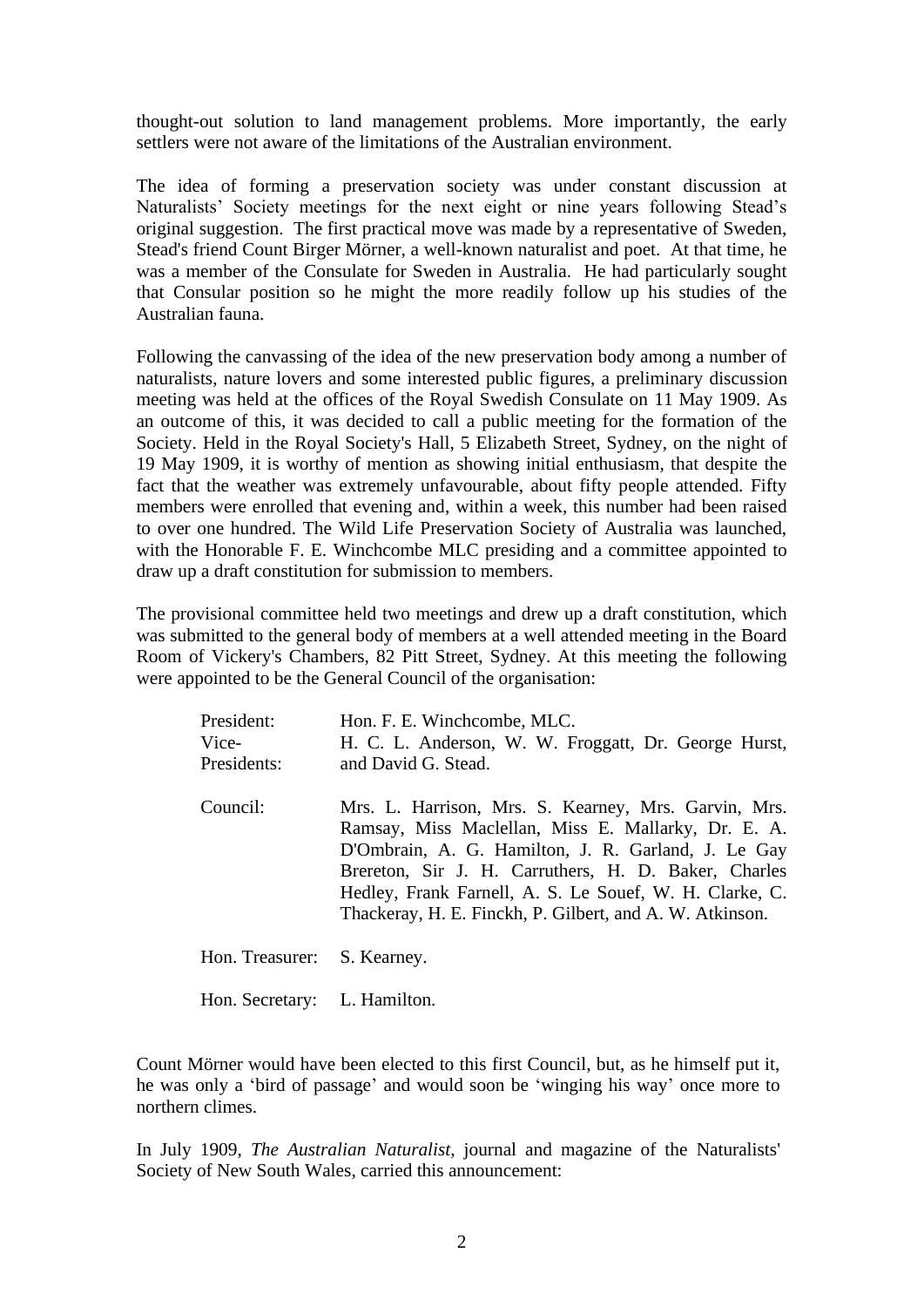## 'Wild Life Preservation Society

A society which should commend itself to all naturalists has been established, and promises to be highly successful. The name of this organisation is 'The Wild Life Preservation Society of Australia.' Its objects are the preservation of all forms of wildlife in Australia, by the development of public interest in its beauties, economic uses, and scientific value, by discouraging the wanton or promiscuous destruction of any form of mammal or bird, by accepting affiliation from any society or corporation in Australasia for the furtherance of the fore-going objects, and by any other means incidental or conducive to those objects'.

David George Stead, from 1909 until his death in 1957, variously held positions of Vice-President, President, Secretary, and Editor of *Australian Wild Life*. Roy Bennett, a Past President of the Society, said in 1959:

'The most outstanding event in the history of the Society has been the leadership of David G. Stead. Particularly in its formative years and then throughout its whole life until his illness and death but two years ago, his was largely the power and his the initiative that inspired its work'.<sup>1</sup>

So the Wild Life Preservation Society of Australia was established in 1909 as the first wildlife conservation body in Australia. It was not the first in the world, however that was probably the Sierra Club of the United States of America, its headquarters being in San Francisco. The Sierra Club was formed in 1892 by a group of Californians who wished to sponsor wilderness outings in the mountain regions of the Pacific coast. The naturalist John Muir was its first president (1892-1914) and very soon involved the club in political action to further nature conservation. By the late twentieth century the Sierra Club had branches in all states of the USA, and was working to educate the public on environmental issues, and lobbying local, state, and federal bodies for environmental legislation.

The first Council meeting of the Wild Life Preservation Society was held on 23 July 1909. It is of interest to note two of the matters which occupied attention at this first meeting. One was the necessity for protecting the rapidly disappearing koala and the other was a complaint as to the use of potassium cyanide for killing marsupials. In 1934 David Stead reported that 'both of these things have occupied our attention more or less ever since, with a host of other questions of importance to the preservation of our unique fauna and flora'.

Though a large part of the first year was taken up in the preliminary work of organisation, a satisfactory amount of good work was accomplished. Through the efforts of the Society absolute protection was given to the grey kangaroo and the red kangaroo for a period of three years, the koala for five years, the satin bower bird and the cat bird for six years and the Bourke grass parakeet, in the Police District of Broken Hill, for three years. An extension of protection for the platypus was also obtained.

An important action at this time was the issuing of a Public Notice under the name of the Wild Life Preservation Society of Australia, drawing the attention of the general

<sup>1</sup> *Australian Wild Life, Vol. 3, No. 4, June 1959, p. 51.*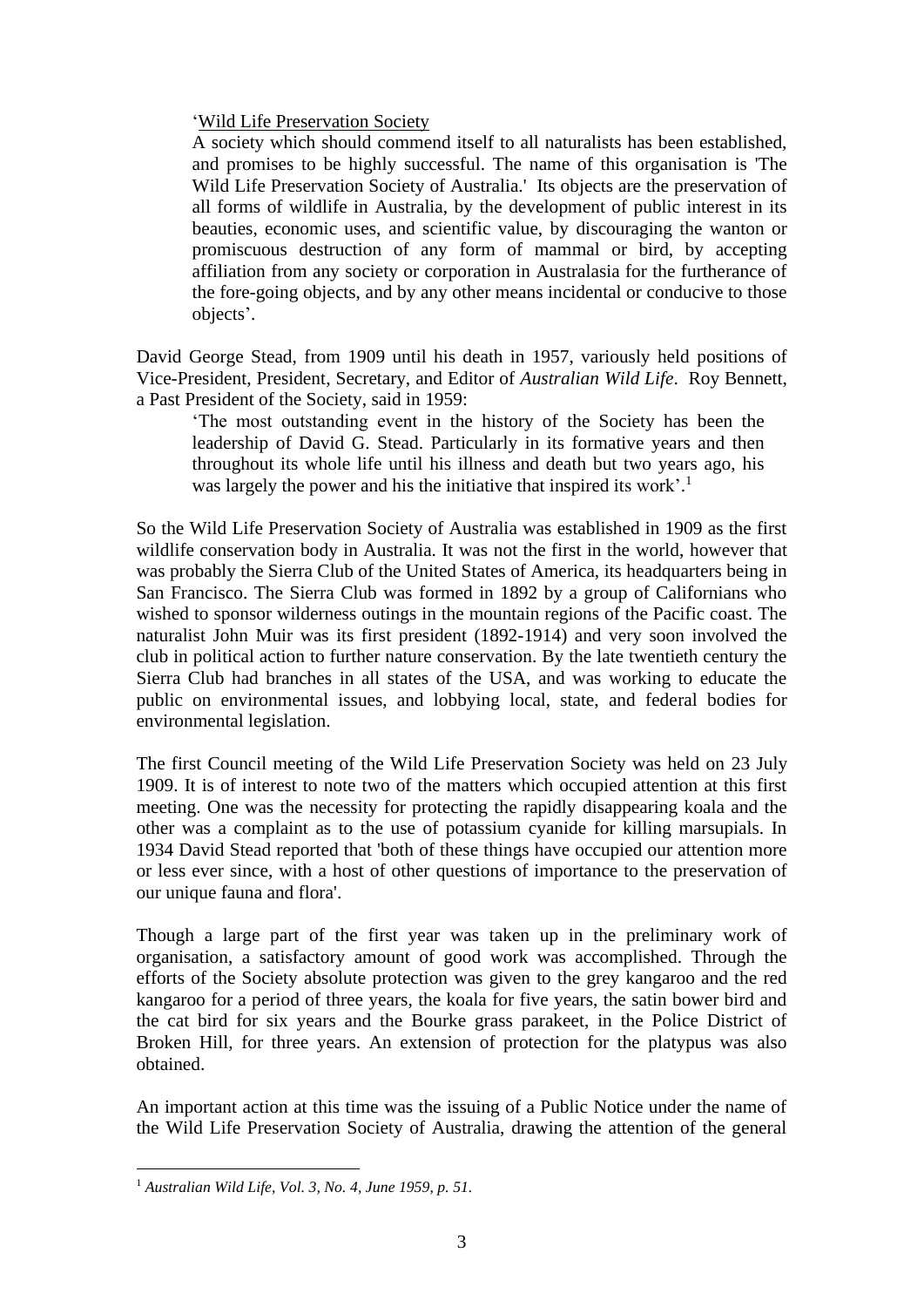public to the protection accorded to kangaroos, koalas and platypus throughout the state of New South Wales. With the co-operation of the Minister for Justice this notice was placed prominently upon the notice boards of all Court Houses throughout the State. At the end of the Society's first year, these notices were being displayed on the boards of 316 Court Houses, 'making widely known the fact that the animals were protected, while drawing attention to the existence and work of the Society itself'. 2 This first notice was the forerunner of a number of such which were issued by the Society from time to time through the years. This claim that the posting of notices in Court Houses was an effective means of publicity has its criticism: how many responsible persons had occasion to visit Court Houses?

During the first year of operation a large collection of lantern slides made from the photographs of leading ornithologists and other naturalists was acquired, and these were used to good purpose in that year and in succeeding years as an important part of the educational propaganda of the Society. The first illustrated folder showing *The Tragedy of the Osprey Plume* was also issued and widely circulated throughout Australia. At the end of the century the Society repeated this excellent idea but was able to provide a set of coloured lantern slide transparencies which covered all phases of the Society's work.

## **PRESERVATION AND CONSERVATION**

During the past 2,000 years the world has lost, through extinction, well over 100 species or subspecies of mammals. Approximately two-thirds of these losses have occurred since the mid-19th century, most since the beginning of the twentieth. In addition to those mammals already extinct, many others are vanishing or threatened.

The primary factor has been modern human society, operating directly through excessive commercial hunting or, more disastrously, indirectly through invading or destroying natural habitats. The placing of firearms in the hands of peoples who previously were without them, or introducing to the native fauna such exotic nonnative animals as the rabbit and the fox, put extra pressure on wildlife in the case of Australia, for example.

Although early people had a far more immediate stake in wildlife than modern people do, it is virtually certain that early humans had little concept of conserving game. The disappearance of the moa and the mammoth taught no lessons. The disappearance of the passenger pigeon did and, in Australia, the threat to the koala in the early twentieth century aroused a concern which ultimately led to action. Convinced of the enormous destructive power of humans, pioneer conservationists of the early twentieth century, like David Stead, emphasised the ethical responsibility of their own generation to conserve natural resources for posterity. Stead often expressed this ethical concern in words such as the following: '... this organisation (W.L.P.S.A.) has been a very potent agency for good in the community and has helped in no small measure to preserve for the future generations of Australians that extraordinarily valuable and unique legacy handed down to them in the form of the wildlife of our bushlands'.<sup>3</sup>

<sup>2</sup> *Australian Wild Life,* Vol. 2, No. 2, December 1949, p. 36.

<sup>3</sup> *Australian Wild Life,* Vol. 1, No. 1, November 1934, p. 2.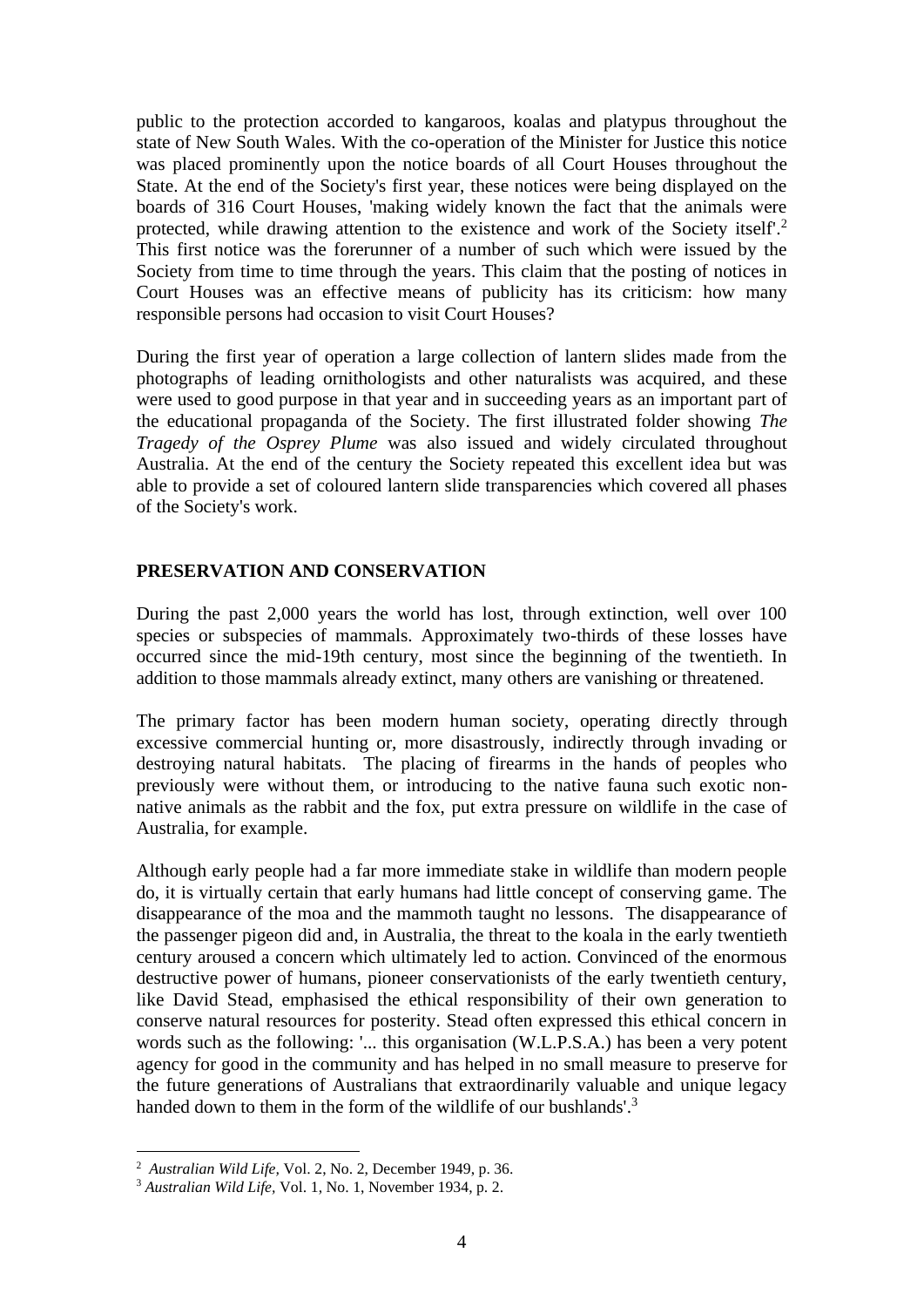Stead was concerned about preserving our wildlife. 'Wildlife' can be defined biologically as all living things, apart from humans and their domesticated plants and animals, in the great web of life. This definition includes, along with familiar animals like koalas, kangaroos, kookaburras and common plants like eucalypts, the humble organisms such as insects and earthworms, and invisible life such as soil bacteria. However, as Len Webb points out,<sup>4</sup> the usual definition of wildlife is self-centred in a humanist sense (anthropocentric). Most people do not think of stationary plants as part of wildlife or unconsciously restrict its meaning to conspicuous, useful, attractive or harmful forms that move, i.e. mammals (including marsupials), birds, reptiles, some domestic animals that have run wild, but usually not fish. Even David Stead had this restricted view of wildlife in the early days. This definition, which exists in the popular mind, provides a key to the problems of wildlife conservation. Yet we should realise its limitations, because nature is indivisible and 'wildlife' is dependent upon and interrelated with ecological cycles involving other organisms. The plea today for maintenance of biodiversity should not go unheeded.

Modern ecologists perceive that nature is a series of complex biotic communities of which the human species is an interdependent part; a spokesman for conservationists, Aldo Leopold, has argued that the Golden Rule applies to the land and to its animals as well as to people. Thus we find ourselves responsible for the fate of many products of nature, guided by a conservation tradition and code of conduct less than a century old.

The Oxford English Dictionary indicates 'preservation' as a synonym for 'conservation.' However, some attempts have been made to give 'preservation' a special meaning by defining it as referring to those types of conservation measures where there is no removal of material from an area, as in the case of either the establishment of a national park or the complete protection of a species. This is an unnecessary and potentially confusing distinction, as conservationist Geoff Mosley points out. Any conservation measure is more effectively defined by spelling out the objectives, the types of uses considered appropriate and the management principles to be applied.

Part of the anti-conservationists attempt to change the meaning of conservation to suit their own ends has been the giving of a special meaning to 'preservation.' It is seen as the saving of a resource and a denying of consumptive use of it, such as in the management of an area as a national park. They have then used 'preservationist' as an abusive label for persons who are claimed to be obsessed with complete protection of the environment and opposed to all changes in land use.

Similarly, development interests have taken such definitions of conservation as 'the wise use of resources' and 'sustainable use' to mean use in the sense of consumptive use and have sought to interpret them in this way to gain approval for a wide range of developments. It should be stressed that neither conservation, nor its synonym preservation, implies that a resource being conserved cannot be used. In fact, conservation measures are applied mainly by means of the planning or adjustment of use. It is interesting that the Society in the 1960s adopted a regional park policy and brought this new concept to the attention of a number of state governments.

<sup>4</sup> L.J. Webb, *Environmental Boomerang,* 1973, p. 20.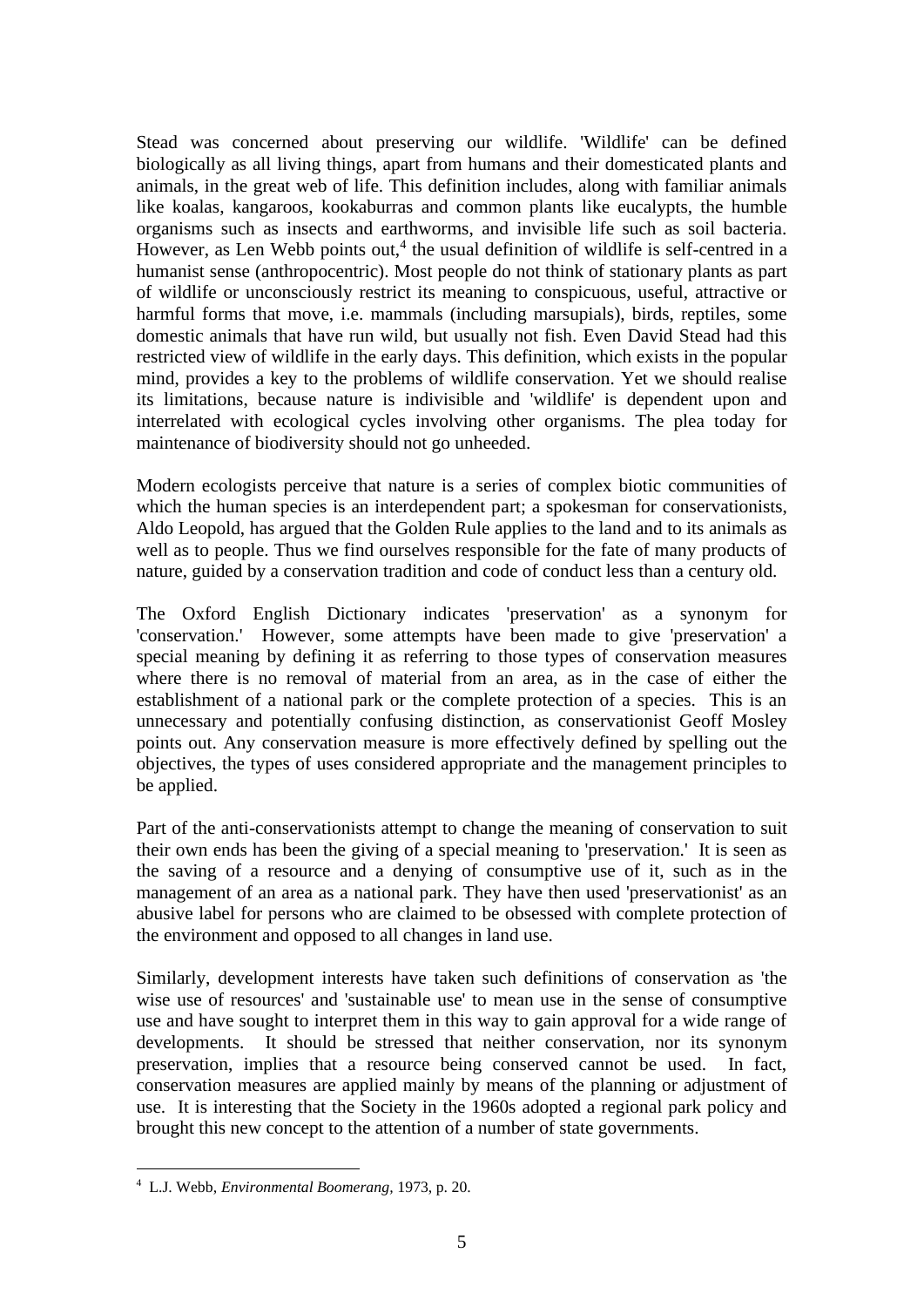Although the idea of conservation is probably as old as recorded history, the widespread use of the word in its present context is relatively recent. Len Webb reports that the word 'conservation' was in use in English, in precisely its present sense, as long ago as  $1490$ <sup>5</sup>. An Act passed in the fourth year of the reign of Henry VII was largely concerned with the illegal netting of fish, and appointed the Mayor of London as 'conservator having the conservacie of the Watir and Ryver of Thamys.'

However, it is certain that over the years 'conservation' has acquired many connotations: to some it has meant the protection of wild nature, to others the sustained production of useful materials from the resources of the Earth. The hunter and angler believe in conserving an assured supply of prey; a tourist promoter wants to preserve attractive scenery and fauna sanctuaries, while the scientist looks for sufficient specimens for clinical study. The point is that nature conservation is not only a manysided affair but also that it appeals to and derives support from a wide cross-section of human interests and needs.

The most widely accepted definition, presented in 1980 in *World Conservation Strategy* by the International Union for Conservation of Nature and Natural Resources (IUCN), now World Conservation Union (WCU), is that of 'the management of human use of the biosphere so that it may yield the greatest sustainable benefit while maintaining its potential to meet the needs and aspirations of future generations.' The document defines the objectives of conservation of living resources as: maintenance of essential ecological processes and life-support systems, preservation of genetic diversity, and guarantee of the sustainable use of species and ecosystems. More generally, 'conservation involves practices that perpetuate the resources of the Earth on which human beings depend and that maintain the diversity of living organisms that share this planet. This includes such activities as the protection and restoration of endangered species, the careful use or recycling of scarce mineral resources, the rational use of energy resources and the sustainable use of soils and living resources'.<sup>6</sup>

Conservation is necessarily based on a knowledge of ecology, the science concerned with the relationship between living things and their environment. Ecology itself is based on a wide variety of disciplines, and conservation involves human feelings, beliefs and attitudes, as well as science and technology. Attitudes towards the environment and its resources of necessity involve a study of how humans can satisfy their physical and aesthetic needs from the resources of their environment without spoiling its capability to go on satisfying those needs.

That is why the Society, from its earliest days, has seen education as one of its roles. In addition to solutions for technical problems, there must be an enlightened public opinion so that the conflicting interests and demands for different uses for our natural resources can be resolved after the scientific, economic and social requirements have each been given appropriate consideration.

In Australia, nature conservation has involved three main streams of interest: scientific (dating from the formation of the first Royal Societies in the 1840s and 1850s);

<sup>5</sup> L.J. Webb, D. Whitelock and J. Le Gay Brereton *The Last of Lands,* Introduction.

<sup>6</sup> Encyclopaedia Britannica, Vol. 16